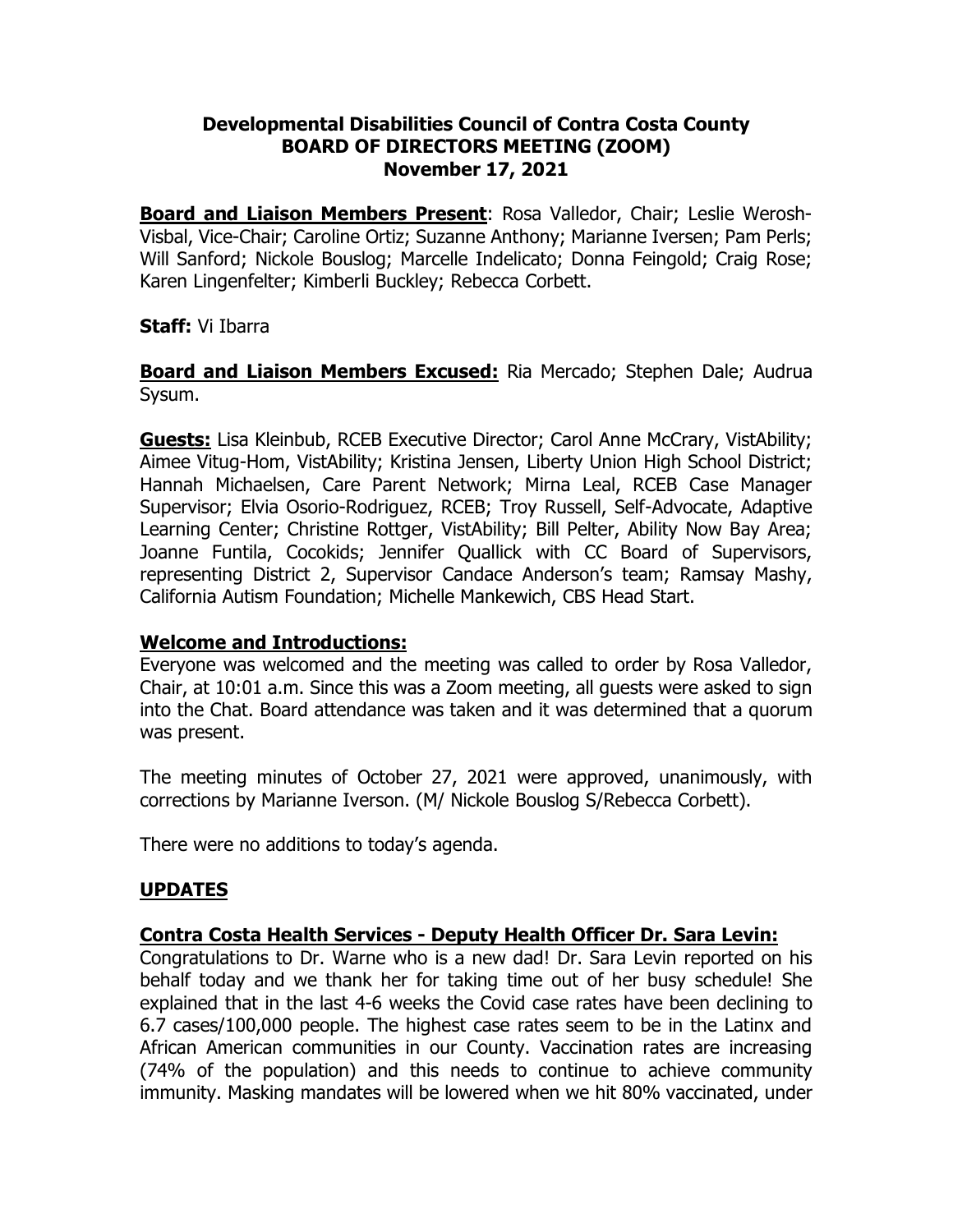75 hospitalized, 8 weeks after ages 5 years and up are eligible for vaccination, and we have been 3 weeks in the CDC's Yellow Zone.

Seven out of 8 hospitalized Covid patients are unvaccinated, showing that people who are vaccinated and contract the virus are much less likely to be hospitalized.

Boosters are recommended and available for people ages 18 and older (2 months after J&J; 6 months after Moderna and Pfizer). People that are immunocompromised can get a 3<sup>rd</sup> full dose, as well.

Dr. Levin also recommended everyone get the flu vaccine.

### **RCEB Report by Lisa Kleinbub, Executive Director:**

Lisa reported that the next RCEB Board Meeting is Monday night, at 7:00 p.m. The link can be found on their website. There will be a report on the National Core Indicators and everyone is welcome!

DDS is beginning the process of implementing the first step (25% of the increase) of the rate study by April 1, 2022. Regional Centers will be hiring for new positions to do the heavy lifting on this project.

Work groups are forming at the State level to:

- 1. Develop quality indicators for vendors to receive the last 10% of the rate adjustments in 2024.
- 2. Develop performance incentives for Regional Centers, tied to outcomes to be in place by Summer 2022.

Finally, just a reminder that Regional Centers and vendors have to comply with the vaccination mandate by November 30th.

#### **State Council on Developmental Disabilities (SCDD) Bay Area Office Report by Sheraden Nicholau:**

Sheraden was unable to attend and Leslie made the report. All upcoming SCDD meetings are listed in the chat.

### **Council Chairperson Report by Rosa Valledor:**

Rosa reminded us that there will not be a DD Council meeting during December. The next meeting will be held on January 26, 2022, with a presentation by the Hume Center.

### **Executive Assistant to the Council Report by Vi Ibarra**:

Vi reminded guests to include their name in the Chat for attendance recording.

# **Board Membership Report by Vi Ibarra:**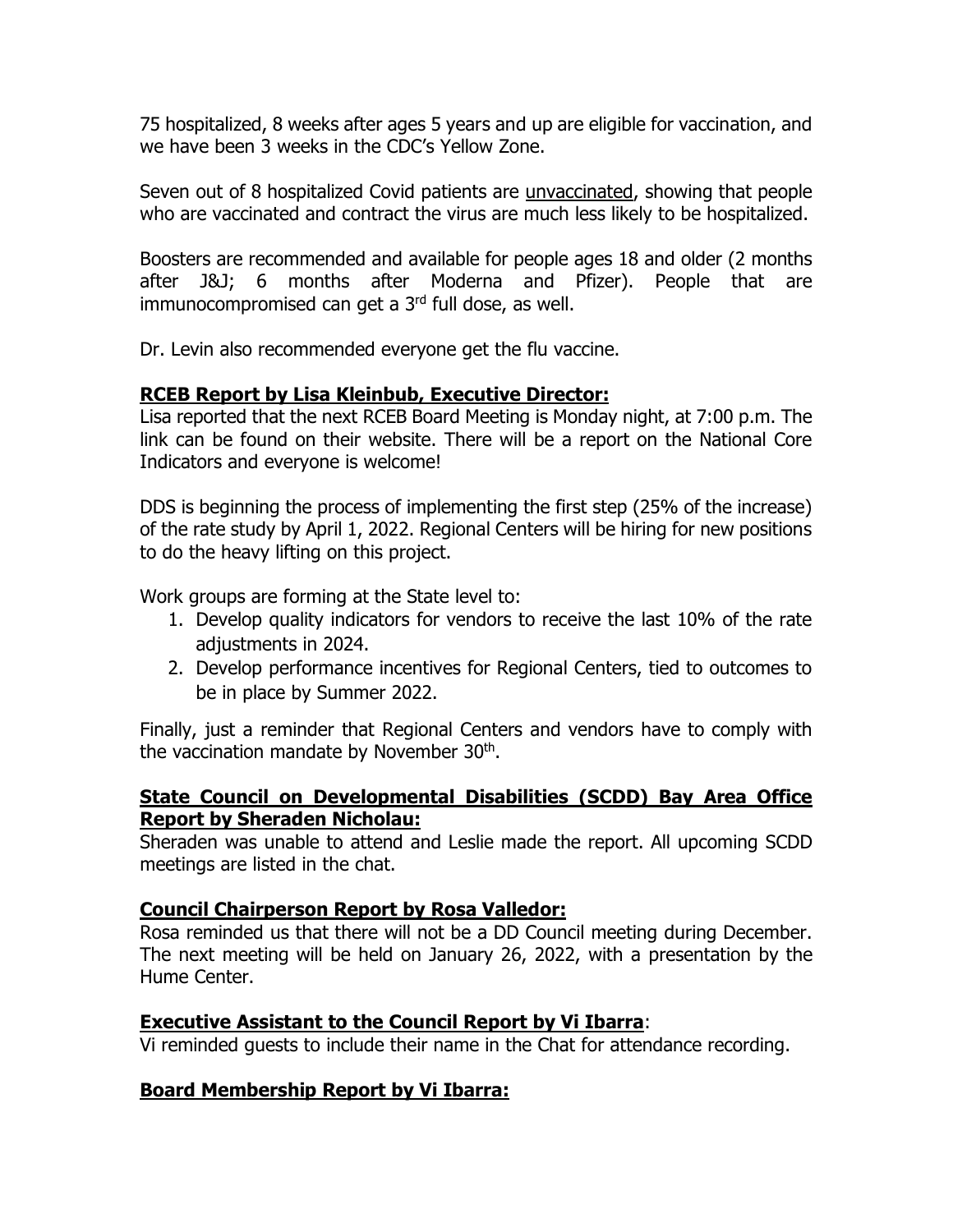Vi reported that she included the list of Board members in today's packet. There are currently 4 Board member openings. If you are interested in joining the Board or would like to nominate someone, please contact Vi directly. The board is looking for self-advocates, family members, and/or service providers.

### **Outreach Workgroup Report by Kimberli Buckley:**

Kimberli did not have a report this month and she stated that the next committee meeting is currently being planned.

## **Committee Liaison Reports:**

CCTA Paratransit Coordinating Council (Vi Ibarra): No PCC report today.

Carol reported on the upcoming Accessible Transportation Strategic Plan Task Force meeting set for tomorrow at 2 p.m. You can watch and participate through [www.ccta.net.](http://www.ccta.net/)

They will be discussing extending the pilot project of One call/One ride, which has been very popular when crossing transportation jurisdictions----eliminating transfers and wait times. They will also begin the discussion on selecting an entity to coordinate/implement the project.

There are numerous ways to give your input: public comment, chat, or give your comments to Carol to present.

### East Bay Legislative Coalition (Will Sanford):

November Report

• Federally, the President signed a \$1.2 Trillion Infrastructure bill that focused on old school items, such as roads, dams, etc., and some new age things, such as technology, back bone, etc. The 2<sup>nd</sup> key piece of the President's plan, "Build Back Better", has a current price tag of \$1.75 Trillion. This bill is deep in the "sausage making" stage, awaiting the Budget office's estimate of actual costs, with a potential pre-Thanksgiving vote.

Upcoming EBLC meetings on Zoom include:

- December 1, 10 am Noon (focus on planning for the Town Hall Jan. 28th)
- January 5, 2022, 10 am Noon (continue Town Hall plans)
- January 19, 2022, 10 am Noon (State budget proposal discussion)
- January 25, 2022, 3 pm  $-$  4 pm (finalizing Town Hall plans)
- February 2, 2022, 10 am  $-$  Noon (regular EBLC meeting)

The Annual EBLC Town Hall meeting with our local legislators is planned for January 28, 2022 from 10 am  $-11:30$  am by Zoom. Notice for registering for this important event will be coming to your inbox soon!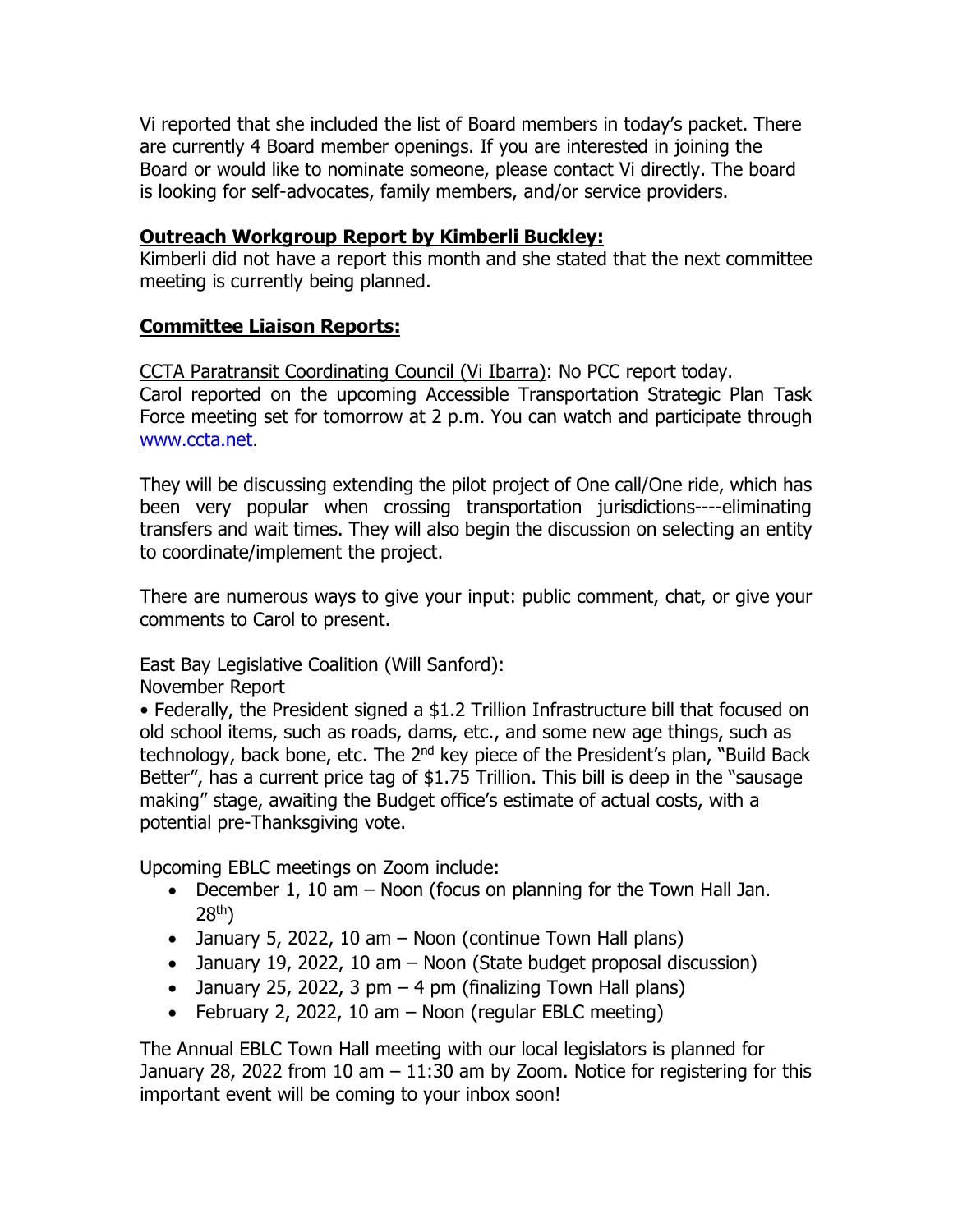Emergency Planning Engagement (Carol Anne McCrary): No meetings have occurred in the last month. The County Office of Emergency Services is down to one emergency planner at this time, when it usually operates with three people. Marcelle noted that the overall steering committee of representatives from numerous entities serving people with Access and Function Needs, will be kicking off the New Year with a planning meeting on January 24, 2022.

HireAble (Donna Feingold): Donna stated that HireAble is hosting its last meeting of 2021 on December 3rd, at 9:30 a.m. They will be planning for 2022. The meetings are virtual and you can contact Donna to get on the email list for the link.

Transition Task Force: The Transition Task Force will be meeting this coming Thursday (November  $18<sup>th</sup>$ ) at 3:15 p.m. by Zoom. They are currently planning for a webinar on December 1, from 7 p.m.-8:30 p.m. on person-centered thinking and transition visions to adult life. Registration is through Eventbrite (link is in the Chat). Their next meeting will be December  $16<sup>th</sup>$  at 3:15 p.m.

Committee on Aging (Marianne Iversen): Please reach out to Marianne to join their next meeting on December 14<sup>th</sup>, which is virtual.

Mental health Commission (Pam Perls): Pam reported that there is opposition to the emergency response bill. The Federal mandate says that it is up to each State on how to implement. AB 988 has passed the State Assembly and would allow people to call another number, instead of 911, for a mental health crisis. This would activate a crisis mental health team. While this has good intentions, it is a struggle to implement due to underfunding and the transfer of power.

### **Presentation: Contra Costa County Library Pandemic Progress Report by Kimberli Buckley, Senior Community Library Manager:**

Kimberli presented a lovely power point presentation on the amazing accomplishments of the County libraries during the pandemic. Highlights include:

- 60% increase in digital materials with one million electronic books checked out.
- On-line story times on their website and YouTube.
- Covid response: 76 staff dispatched as Disaster Service Workers; 2 branches were Covid testing sites; delivery of PPE and food.
- Front door library services.
- Printing of 10 free pages per day; created Wi-Fi hot spot; expanded virtual tutoring.
- Racial Equity training provided to all staff.
- Expanded accessibility equipment: electronic magnifiers; C-Pen Reader pens; Lite Reads; access cards; free home delivery of books; virtual events.
- El Sobrante got a brand-new library and others were updated or expanded.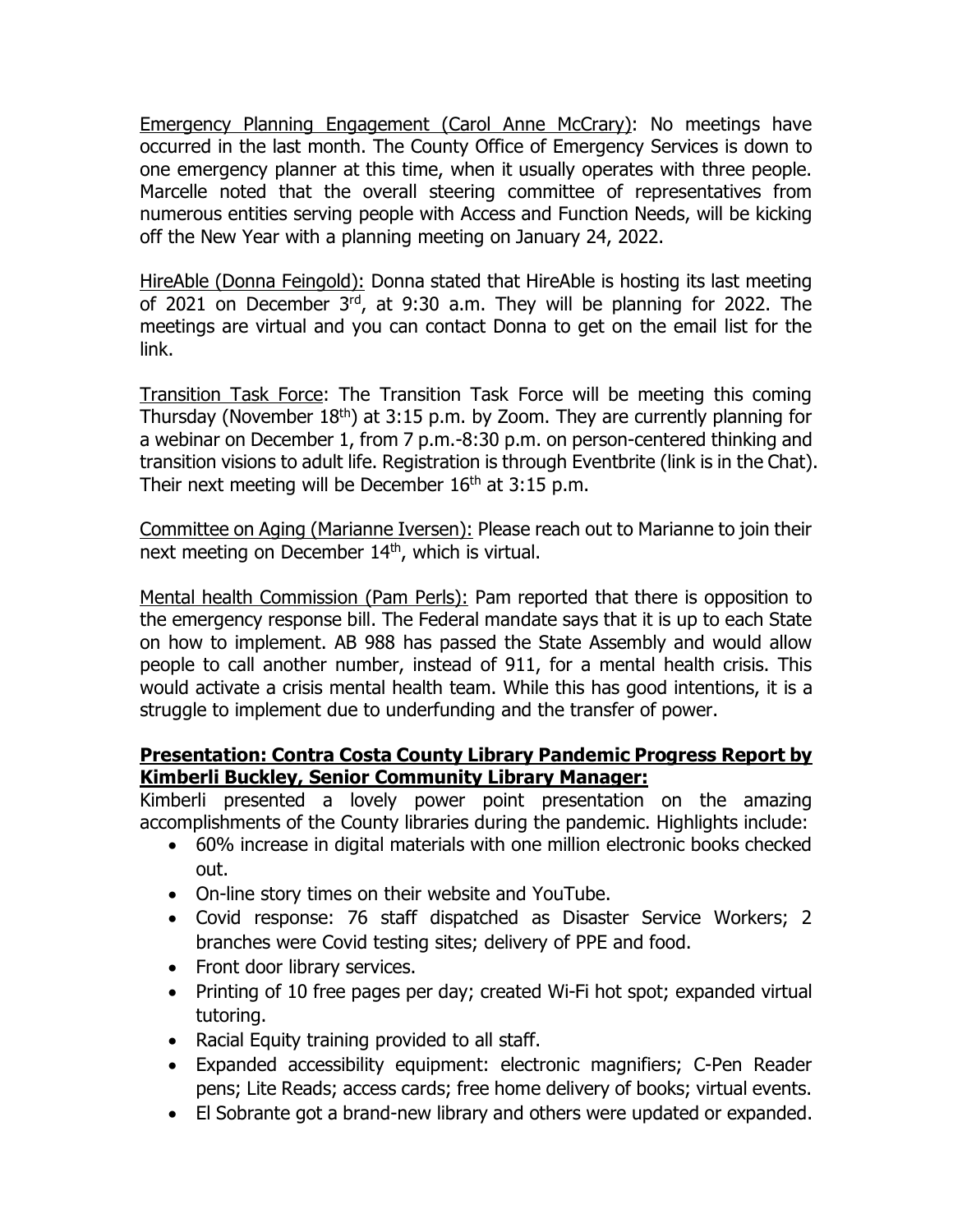Kimberli was complimented on the exciting new endeavors of the library system to support our community!

# **Public Comment and Announcements:**

Pam mentioned that she would post a few interesting court cases in the Chat.

The January 2022 presentation to the DD Council will be regarding the Hume Center.

Vi thanked Miguel for his wonderful Spanish translation.

# **Information from the State Council on Developmental Disabilities:**

- The California State Council on Developmental Disabilities (SCDD) invites you to join the monthly California Statewide Self-Advocacy Chats. Zoom session details and registration: [https://bit.ly/ca\\_selfadvocacychats2021.](https://bit.ly/ca_selfadvocacychats2021) The "California Statewide Self-Advocacy Chats" are intended to give selfadvocates throughout California the chance to talk about topics that matter to them. Resources and information on chat topic(s) will be shared with participants in an email following the chats. If you are interested in sharing your advocacy story, need accommodations, and/or have questions related to the California Statewide Self-Advocacy Chats, please email riana.hardin@scdd.ca.gov or call 916-263-8196.
- Upcoming State Council Meeting and Committee dates: SCDD Self-Advocates Advisory Committee Meeting: November 29<sup>th</sup>, State Council Meeting: November 30<sup>th</sup>, Statewide Self-Advocacy Network: Dec 8th-9th
- COMPREHENSIVE EMPLOYMENT FIRST RESOURCE REVIEW, Wednesday, December 1, 2021, 11:00 AM - 12:30 PM. To register: [https://us02web.zoom.us/webinar/register/WN\\_fhNfjnCpRqyBa58rJ43N5g.](https://us02web.zoom.us/webinar/register/WN_fhNfjnCpRqyBa58rJ43N5g) Join us for a whirlwind tour of tools and resources designed to advance competitive, integrated employment for people who have disabilities! Hear from a CA provider transforming their service model and learn about existing tools and resources available for people who have disabilities, employers, service providers, government agencies, and other stakeholders.

Topics Include: Employer Incentives: WOTC, Job Accommodations, 14-c Phase Out, Person Centered Job Development, Urban & Rural approaches, School Transition, Program Change, Policy Guidance, WIOA and TAY, WIPA and Benefits

• State Council Bay Area Regional Advisory Committee Meeting, Dec 1, 2021 06:15 PM networking, 6:30PM meeting starts. [https://us02web.zoom.us/j/89941399969?pwd=WW1HTjJSaXlNLy9YR3c0](https://us02web.zoom.us/j/89941399969?pwd=WW1HTjJSaXlNLy9YR3c0YkNRSWpadz09) [YkNRSWpadz09,](https://us02web.zoom.us/j/89941399969?pwd=WW1HTjJSaXlNLy9YR3c0YkNRSWpadz09) or Zoom Meeting ID: 899 4139 9969, Passcode: 694578.